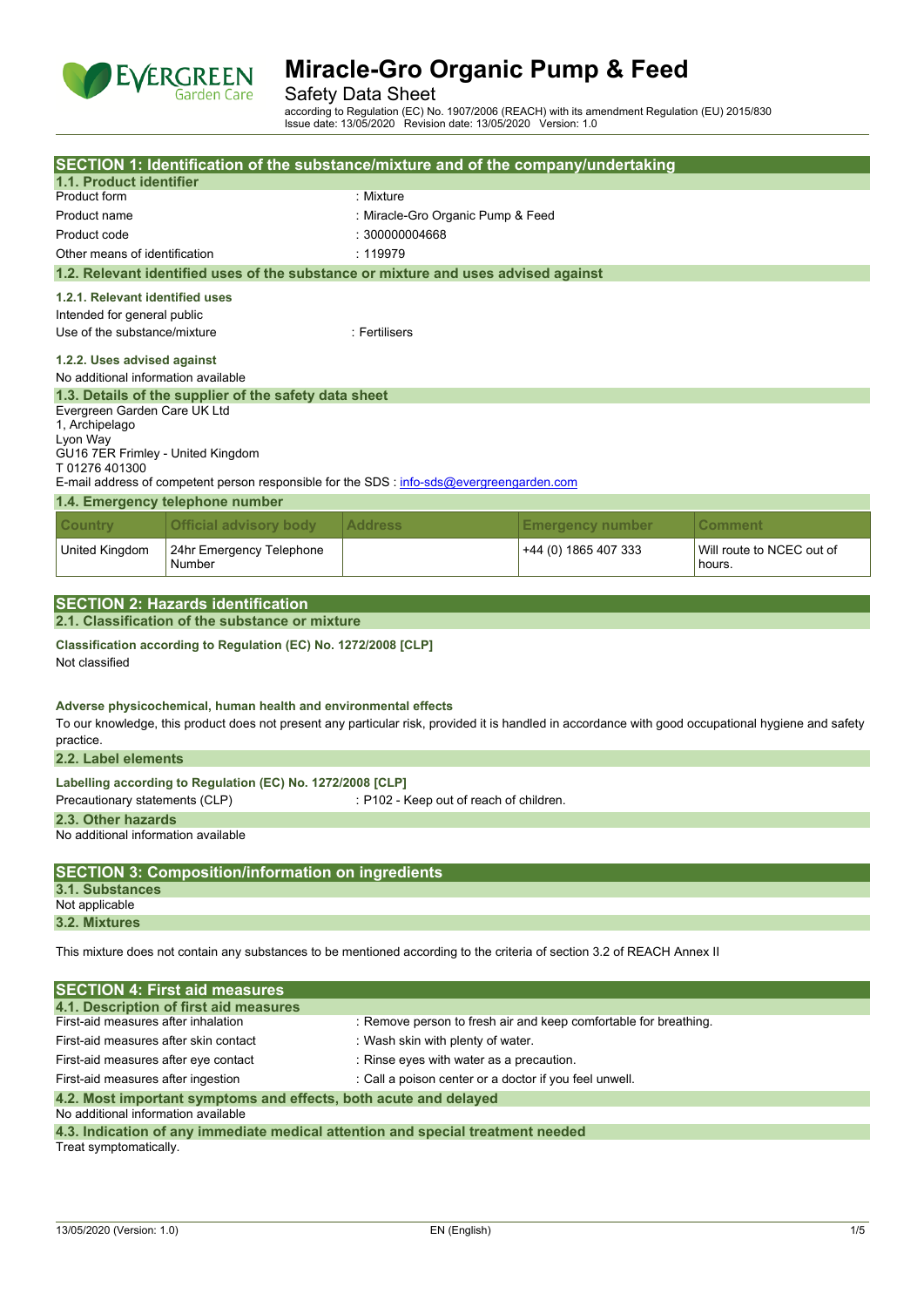Safety Data Sheet

according to Regulation (EC) No. 1907/2006 (REACH) with its amendment Regulation (EU) 2015/830

| according to regulation (EO) No. 1907/2000 (NE/NOTI) with its among number regulat |                                                                                                |
|------------------------------------------------------------------------------------|------------------------------------------------------------------------------------------------|
| <b>SECTION 5: Firefighting measures</b>                                            |                                                                                                |
| 5.1. Extinguishing media                                                           |                                                                                                |
| Suitable extinguishing media                                                       | : Water spray. Dry powder. Foam. Carbon dioxide.                                               |
| 5.2. Special hazards arising from the substance or mixture                         |                                                                                                |
| Hazardous decomposition products in case of fire                                   | : Toxic fumes may be released.                                                                 |
| 5.3. Advice for firefighters                                                       | : Do not attempt to take action without suitable protective equipment. Self-contained          |
| Protection during firefighting                                                     | breathing apparatus. Complete protective clothing.                                             |
|                                                                                    |                                                                                                |
| <b>SECTION 6: Accidental release measures</b>                                      |                                                                                                |
| 6.1. Personal precautions, protective equipment and emergency procedures           |                                                                                                |
|                                                                                    |                                                                                                |
| 6.1.1. For non-emergency personnel                                                 |                                                                                                |
| <b>Emergency procedures</b>                                                        | : Ventilate spillage area.                                                                     |
| 6.1.2. For emergency responders                                                    |                                                                                                |
| Protective equipment                                                               | : Do not attempt to take action without suitable protective equipment. For further information |
|                                                                                    | refer to section 8: "Exposure controls/personal protection".                                   |
| <b>6.2. Environmental precautions</b>                                              |                                                                                                |
| Avoid release to the environment.                                                  |                                                                                                |
| 6.3. Methods and material for containment and cleaning up                          |                                                                                                |
| Methods for cleaning up                                                            | : Take up liquid spill into absorbent material.                                                |
| Other information                                                                  | : Dispose of materials or solid residues at an authorized site.                                |
| 6.4. Reference to other sections<br>For further information refer to section 13.   |                                                                                                |
|                                                                                    |                                                                                                |
|                                                                                    |                                                                                                |
| <b>SECTION 7: Handling and storage</b><br>7.1. Precautions for safe handling       |                                                                                                |
| Precautions for safe handling                                                      | : Ensure good ventilation of the work station. Wear personal protective equipment.             |
| Hygiene measures                                                                   | : Do not eat, drink or smoke when using this product. Always wash hands after handling the     |
|                                                                                    | product.                                                                                       |
| 7.2. Conditions for safe storage, including any incompatibilities                  |                                                                                                |
| Storage conditions                                                                 | : Store in a well-ventilated place. Keep cool.                                                 |
| 7.3. Specific end use(s)                                                           |                                                                                                |
| No additional information available                                                |                                                                                                |
|                                                                                    |                                                                                                |
| <b>SECTION 8: Exposure controls/personal protection</b>                            |                                                                                                |
| 8.1. Control parameters                                                            |                                                                                                |
| No additional information available                                                |                                                                                                |
| 8.2. Exposure controls                                                             |                                                                                                |
| Appropriate engineering controls:                                                  |                                                                                                |
| Ensure good ventilation of the work station.                                       |                                                                                                |
| Hand protection:                                                                   |                                                                                                |
| Protective gloves                                                                  |                                                                                                |
| Eye protection:                                                                    |                                                                                                |
| Safety glasses                                                                     |                                                                                                |
| Skin and body protection:                                                          |                                                                                                |
| Wear suitable protective clothing                                                  |                                                                                                |
| <b>Respiratory protection:</b>                                                     |                                                                                                |
| In case of insufficient ventilation, wear suitable respiratory equipment           |                                                                                                |
| Environmental exposure controls:<br>Avoid release to the environment.              |                                                                                                |

| <b>SECTION 9: Physical and chemical properties</b>         |                   |  |  |
|------------------------------------------------------------|-------------------|--|--|
| 9.1. Information on basic physical and chemical properties |                   |  |  |
| Physical state                                             | : Liauid          |  |  |
| Appearance                                                 | : Viscous liquid. |  |  |
| Colour                                                     | Brown.            |  |  |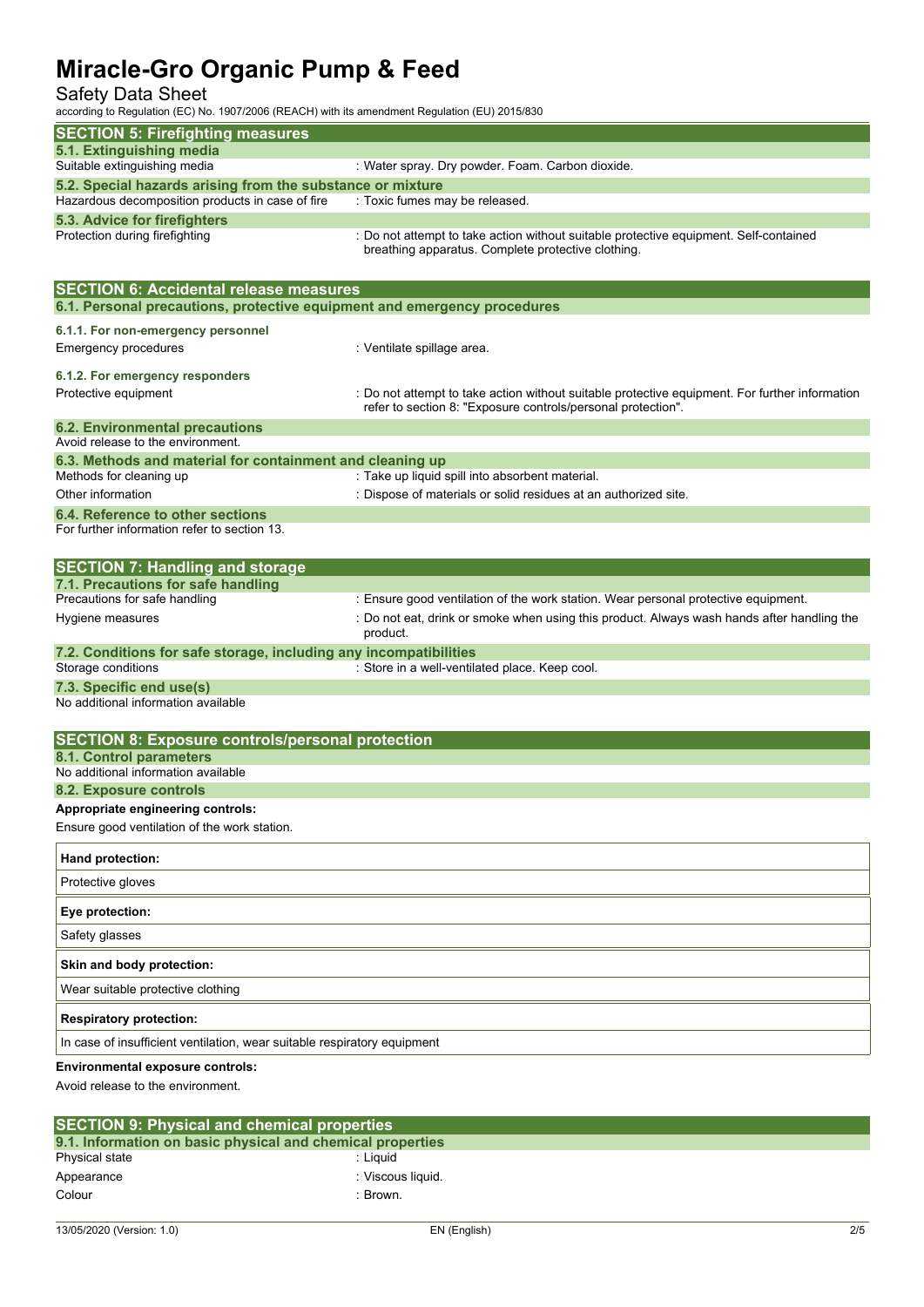### Safety Data Sheet

according to Regulation (EC) No. 1907/2006 (REACH) with its amendment Regulation (EU) 2015/830

| Odour                                                                                                                                                                                                                                                                                                                                                                                  | : characteristic.   |
|----------------------------------------------------------------------------------------------------------------------------------------------------------------------------------------------------------------------------------------------------------------------------------------------------------------------------------------------------------------------------------------|---------------------|
| Odour threshold                                                                                                                                                                                                                                                                                                                                                                        | : No data available |
| рH                                                                                                                                                                                                                                                                                                                                                                                     | $: 5.2(4.7 - 5.7)$  |
| Relative evaporation rate (butylacetate=1)                                                                                                                                                                                                                                                                                                                                             | : No data available |
| Melting point                                                                                                                                                                                                                                                                                                                                                                          | : Not applicable    |
| Freezing point                                                                                                                                                                                                                                                                                                                                                                         | : No data available |
| Boiling point                                                                                                                                                                                                                                                                                                                                                                          | : No data available |
| Flash point                                                                                                                                                                                                                                                                                                                                                                            | : No data available |
| Auto-ignition temperature                                                                                                                                                                                                                                                                                                                                                              | : No data available |
| Decomposition temperature                                                                                                                                                                                                                                                                                                                                                              | : No data available |
| Flammability (solid, gas)                                                                                                                                                                                                                                                                                                                                                              | : Not applicable    |
| Vapour pressure                                                                                                                                                                                                                                                                                                                                                                        | . No data available |
| Relative vapour density at 20 °C                                                                                                                                                                                                                                                                                                                                                       | : No data available |
| Relative density                                                                                                                                                                                                                                                                                                                                                                       | : 1.2829            |
| Solubility                                                                                                                                                                                                                                                                                                                                                                             | : No data available |
| Log Pow                                                                                                                                                                                                                                                                                                                                                                                | : No data available |
| Viscosity, kinematic                                                                                                                                                                                                                                                                                                                                                                   | : No data available |
| Viscosity, dynamic                                                                                                                                                                                                                                                                                                                                                                     | : No data available |
| <b>Explosive properties</b>                                                                                                                                                                                                                                                                                                                                                            | : No data available |
| Oxidising properties                                                                                                                                                                                                                                                                                                                                                                   | : No data available |
| <b>Explosion limits</b>                                                                                                                                                                                                                                                                                                                                                                | : No data available |
| $\bigcap_{i=1}^n \bigcap_{i=1}^n A_i = \bigcup_{i=1}^n A_i = \bigcup_{i=1}^n A_i = \bigcup_{i=1}^n A_i = \bigcup_{i=1}^n A_i = \bigcup_{i=1}^n A_i = \bigcup_{i=1}^n A_i = \bigcup_{i=1}^n A_i = \bigcup_{i=1}^n A_i = \bigcup_{i=1}^n A_i = \bigcup_{i=1}^n A_i = \bigcup_{i=1}^n A_i = \bigcup_{i=1}^n A_i = \bigcup_{i=1}^n A_i = \bigcup_{i=1}^n A_i = \bigcup_{i=1}^n A_i = \big$ |                     |

### **9.2. Other information**

No additional information available

| <b>SECTION 10: Stability and reactivity</b>                                                         |
|-----------------------------------------------------------------------------------------------------|
| 10.1. Reactivity                                                                                    |
| The product is non-reactive under normal conditions of use, storage and transport.                  |
| <b>10.2. Chemical stability</b>                                                                     |
| Stable under normal conditions.                                                                     |
| 10.3. Possibility of hazardous reactions                                                            |
| No dangerous reactions known under normal conditions of use.                                        |
| 10.4. Conditions to avoid                                                                           |
| None under recommended storage and handling conditions (see section 7).                             |
| 10.5. Incompatible materials                                                                        |
| No additional information available                                                                 |
| 10.6. Hazardous decomposition products                                                              |
| Under nermal conditions of stereos and use hereraleus decomposition products should not be produced |

ider normal conditions of storage and use, hazardous decomposition products should not be produced.

| <b>SECTION 11: Toxicological information</b> |                     |  |
|----------------------------------------------|---------------------|--|
| 11.1. Information on toxicological effects   |                     |  |
| Acute toxicity (oral)                        | : Not classified    |  |
| Acute toxicity (dermal)                      | : Not classified    |  |
| Acute toxicity (inhalation)                  | : Not classified    |  |
| Skin corrosion/irritation                    | · Not classified    |  |
|                                              | pH: 5.2 (4.7 - 5.7) |  |
| Serious eye damage/irritation                | : Not classified    |  |
|                                              | pH: 5.2 (4.7 - 5.7) |  |
| Respiratory or skin sensitisation            | : Not classified    |  |
| Germ cell mutagenicity                       | : Not classified    |  |
| Carcinogenicity                              | : Not classified    |  |
| Reproductive toxicity                        | : Not classified    |  |
| STOT-single exposure                         | · Not classified    |  |
| STOT-repeated exposure                       | Not classified      |  |
| Aspiration hazard                            | : Not classified    |  |

#### **SECTION 12: Ecological information 12.1. Toxicity** Ecology - general interval in the product is not considered harmful to aquatic organisms nor to cause long-term adverse effects in the environment.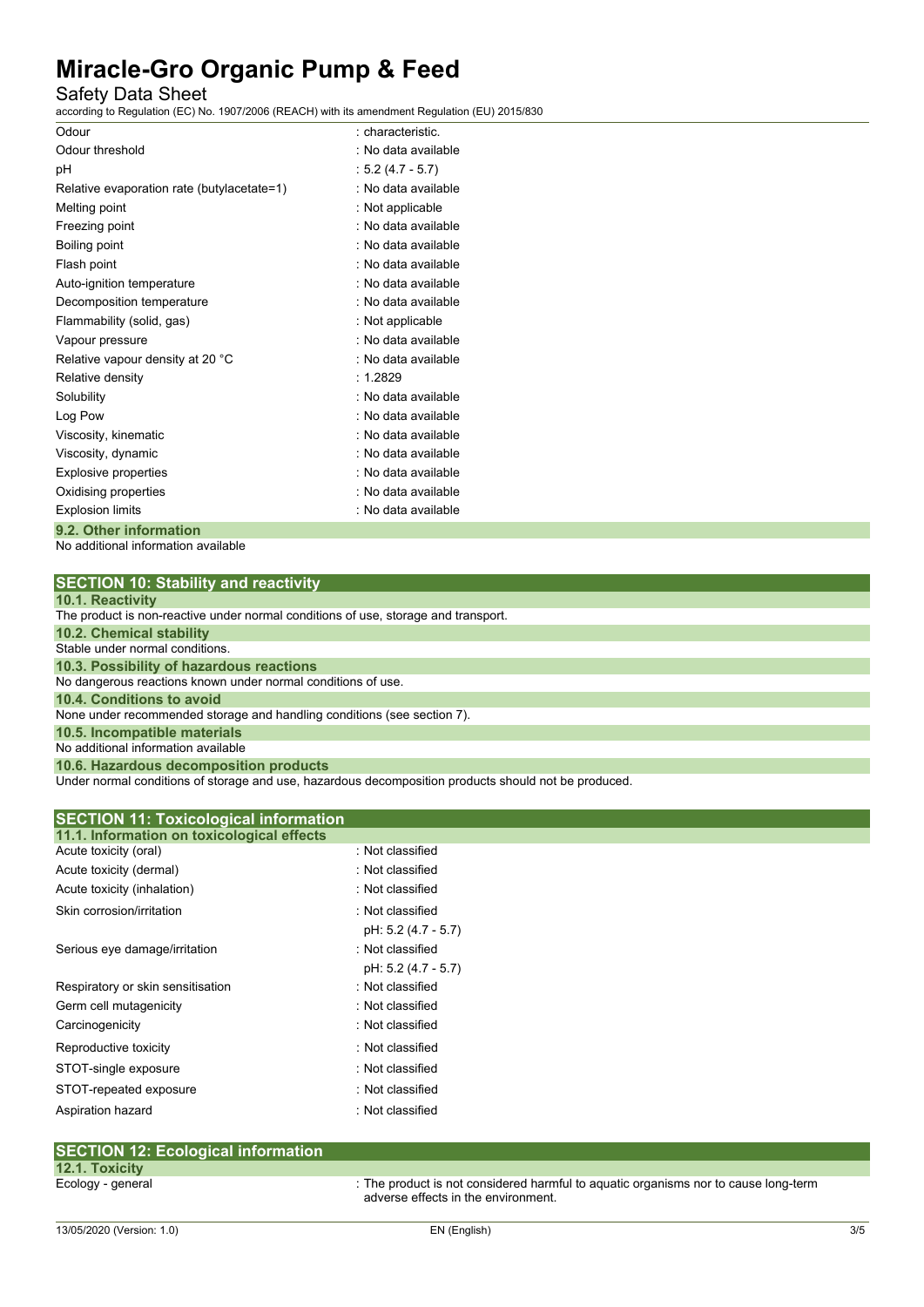### Safety Data Sheet

according to Regulation (EC) No. 1907/2006 (REACH) with its amendment Regulation (EU) 2015/830

| Hazardous to the aquatic environment, short-term<br>(acute)  | : Not classified |  |  |
|--------------------------------------------------------------|------------------|--|--|
| Hazardous to the aquatic environment, long-term<br>(chronic) | : Not classified |  |  |
| 12.2. Persistence and degradability                          |                  |  |  |
| No additional information available                          |                  |  |  |
| 12.3. Bioaccumulative potential                              |                  |  |  |
| No additional information available                          |                  |  |  |
| 12.4. Mobility in soil                                       |                  |  |  |
| No additional information available                          |                  |  |  |
| 12.5. Results of PBT and vPvB assessment                     |                  |  |  |
| No additional information available                          |                  |  |  |
| 12.6. Other adverse effects                                  |                  |  |  |
| No additional information available                          |                  |  |  |

## **SECTION 13: Disposal considerations**

**13.1. Waste treatment methods**

: Dispose of contents/container in accordance with licensed collector's sorting instructions.

| <b>SECTION 14: Transport information</b>         |               |               |               |               |  |  |  |  |
|--------------------------------------------------|---------------|---------------|---------------|---------------|--|--|--|--|
| In accordance with ADR / RID / IMDG / IATA / ADN |               |               |               |               |  |  |  |  |
| <b>ADR</b>                                       | <b>IMDG</b>   | <b>IATA</b>   | <b>ADN</b>    | <b>RID</b>    |  |  |  |  |
| 14.1. UN number                                  |               |               |               |               |  |  |  |  |
| Not regulated                                    | Not regulated | Not regulated | Not regulated | Not regulated |  |  |  |  |
| 14.2. UN proper shipping name                    |               |               |               |               |  |  |  |  |
| Not regulated                                    | Not regulated | Not regulated | Not regulated | Not regulated |  |  |  |  |
| 14.3. Transport hazard class(es)                 |               |               |               |               |  |  |  |  |
| Not regulated                                    | Not regulated | Not regulated | Not regulated | Not regulated |  |  |  |  |
| <b>14.4. Packing group</b>                       |               |               |               |               |  |  |  |  |
| Not regulated                                    | Not regulated | Not regulated | Not regulated | Not regulated |  |  |  |  |
| 14.5. Environmental hazards                      |               |               |               |               |  |  |  |  |
| Not regulated                                    | Not regulated | Not regulated | Not regulated | Not regulated |  |  |  |  |
| No supplementary information available           |               |               |               |               |  |  |  |  |

**14.6. Special precautions for user**

**Overland transport**

Not regulated

**Transport by sea**

Not regulated

**Air transport**

Not regulated

**Inland waterway transport** Not regulated

**Rail transport**

Not regulated

**14.7. Transport in bulk according to Annex II of Marpol and the IBC Code**

Not applicable

### **SECTION 15: Regulatory information**

**15.1. Safety, health and environmental regulations/legislation specific for the substance or mixture**

#### **15.1.1. EU-Regulations**

Contains no REACH substances with Annex XVII restrictions

Contains no substance on the REACH candidate list

Contains no REACH Annex XIV substances

Contains no substance subject to Regulation (EU) No 649/2012 of the European Parliament and of the Council of 4 July 2012 concerning the export and import of hazardous chemicals.